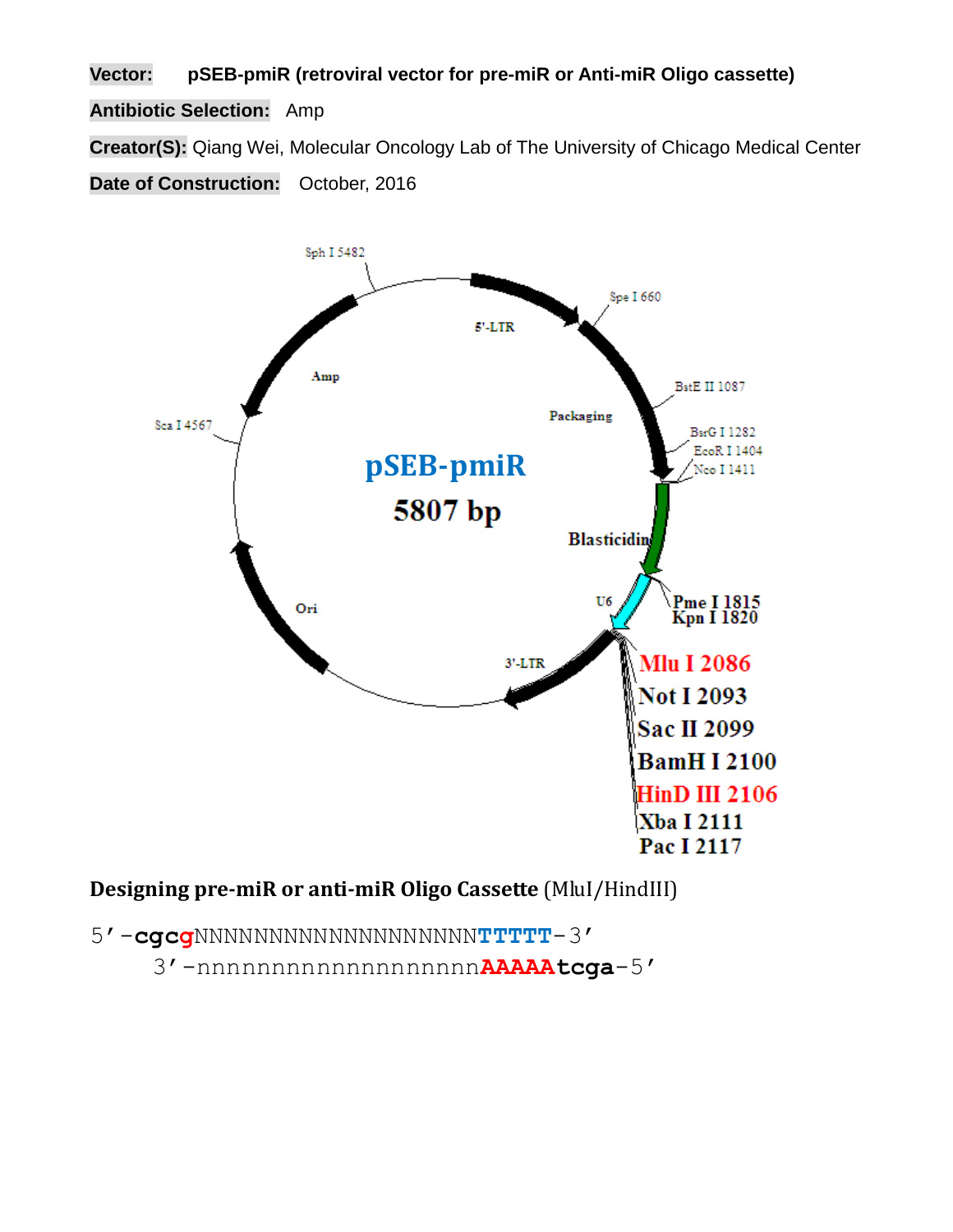## **pSEB-pmiR Vector Sequence**

TGAAAGACCCCACCTGTAGGTTTGGCAAGCTAGCTTAAGTAACGCCATTTTGCAAGGCATGGAAAATACATAACTGAGAATAGAGAAGTTA GATCAAGGTTAGGAACAGAGAGACAGCAGAATATGGGCCAAACAGGATATCTGTGGTAAGCAGTTCCTCCCCGGCTCAGGGCCAAGAACAG ATGGTCCCCAGATGCGGTCCCGCCCTCAGCAGTTTCTAGAGAACCATCAGATGTTTCCAGGGTGCCCCAAGGACCTGAAATGACCCTGTGC CTTATTTGAACTAACCAATCAGTTCGCTTCTCGCTTCTGTTCGCGCGCTTCTGCTCCCCGAGCTCAATAAAAGAGCCCACAACCCCTCACT CGGCGCGCCAGTCCTCCGATAGACTGCGTCGCCCGGGTACCCGTATTCCCAATAAAGCCTCTTGCTGTTTGCATCCGAATCGTGGACTCGC TGATCCTTGGGAGGGTCTCCTCAGATTGATTGACTGCCCACCTCGGGGGTCTTTCATTTGGAGGTTCCACCGAGATTTGGAGACCCCTGCC CAGGGACCACCGACCCCCCCGCCGGGAGGTAAGCTGGCCAGCGGTCGTTTCGTGTCTGTCTCTGTCTTTGTGCGTGTTTGTGCCGGCATCT AATGTTTGCGCCTGCGTCTGTACTAGTTAGCTAACTAGCTCTGTATCTGGCGGACCCGTGGTGGAACTGACGAGTTCTGAACACCCGGCCG CAACCCTGGGAGACGTCCCAGGGACTTTGGGGGCCGTTTTTGTGGCCCGACCTGAGGAAGGGAGTCGATGTGGAATCCGACCCCGTCAGGA TATGTGGTTCTGGTAGGAGACGAGAACCTAAAACAGTTCCCGCCTCCGTCTGAATTTTTGCTTTCGGTTTGGAACCGAAGCCGCGCGTCTT GTCTGCTGCAGCGCTGCAGCATCGTTCTGTGTTGTCTCTGTCTGACTGTGTTTCTGTATTTGTCTGAAAATTAGGGCCAGACTGTTACCAC TCCCTTAAGTTTGACCTTAGGTCACTGGAAAGATGTCGAGCGGATCGCTCACAACCAGTCGGTAGATGTCAAGAAGAGACGTTGGGTTACC TTCTGCTCTGCAGAATGGCCAACCTTTAACGTCGGATGGCCGCGAGACGGCACCTTTAACCGAGACCTCATCACCCAGGTTAAGATCAAGG TCTTTTCACCTGGCCCGCATGGACACCCAGACCAGGTCCCCTACATCGTGACCTGGGAAGCCTTGGCTTTTGACCCCCCTCCCTGGGTCAA GCCCTTTGTACACCCTAAGCCTCCGCCTCCTCTTCCTCCATCCGCCCCGTCTCTCCCCCTTGAACCTCCTCGTTCGACCCCGCCTCGATCC TCCCTTTATCCAGCCCTCACTCCTTCTCTAGGCGCCGGAATTCACCATGGCCAAGCCTTTGTCTCAAGAAGAATCCACCCTCATTGAAAGA GCAACGGCTACAATCAACAGCATCCCCATCTCTGAAGACTACAGCGTCGCCAGCGCAGCTCTCTCTAGCGACGGCCGCATCTTCACTGGTG TCAATGTATATCATTTTACTGGGGGACCTTGTGCAGAACTCGTGGTGCTGGGCACTGCTGCTGCTGCGGCAGCTGGCAACCTGACTTGTAT CGTCGCGATCGGAAATGAGAACAGGGGCATCTTGAGCCCCTGCGGACGGTGCCGACAGGTGCTTCTCGATCTGCATCCTGGGATCAAAGCC ATAGTGAAGGACAGTGATGGACAGCCGACGGCAGTTGGGATTCGTGAATTGCTGCCCTCTGGTTATGTGTGGGAGGGCtaaGTTTAAACGG TACC<mark>aaggtcgggcaggaagagggcctatttc</mark>ccatgattccttcatatttgcatatacgatacaaggctgttagagagataattagaatt aatttgactgtaaacacaaagatattagtacaaaatacgtgacgtagaaagtaataatttcttgggtagtttgcagttttaaaattatgtt ttaaaatggactatcatatgcttaccgtaacttgaaagtatttcgatttcttggctttatatatcttgtggaaaggacgaaa**ACGCGT**GCG GCCGCGGATCC**AAGCTT**TCTAGATTAATTAACGATAAAATAAAAGATTTTATTTAGTCTCCAGAAAAAGGGGGGAATGAAAGACCCCACCT GTAGGTTTGGCAAGCTAGCTTAAGTAACGCCATTTTGCAAGGCATGGAAAATACATAACTGAGAATAGAGAAGTTCAGATCAAGGTTAGGA ACAGAGAGACAGCAGAATATGGGCCAAACAGGATATCTGTGGTAAGCAGTTCCTGCCCCGGCTCAGGGCCAAGAACAGATGGTCCCCAGAT GCGGTCCCGCCCTCAGCAGTTTCTAGAGAACCATCAGATGTTTCCAGGGTGCCCCAAGGACCTGAAATGACCCTGTGCCTTATTTGAACTA ACCAATCAGTTCGCTTCTCGCTTCTGTTCGCGCGCTTCTGCTCCCCGAGCTCAATAAAAGAGCCCACAACCCCTCACTCGGCGCGCCAGTC CTCCGATAGACTGCGTCGCCCGGGTACCCGTGTATCCAATAAACCCTCTTGCAGTTGCATCCGACTTGTGGTCTCGCTGTTCCTTGGGAGG GTCTCCTCTGAGTGATTGACTACCCGTCAGCGGGGGTCTTTCATGGGTAACAGTTTCTTGAAGTTGGAGAACAACATTCTGAGGGTAGGAG TCGAATATTAAGTAATCCTGACTCAATTAGCCACTGTTTTGAATCCACATACTCCAATACTCCTGAAATAGTTCATTATGGACAGCGCAGA AGAGCTGGGGAGAATTAATTCGTAATCATGGTCATAGCTGTTTCCTGTGTGAAATTGTTATCCGCTCACAATTCCACACAACATACGAGCC GGAAGCATAAAGTGTAAAGCCTGGGGTGCCTAATGAGTGAGCTAACTCACATTAATTGCGTTGCGCTCACTGCCCGCTTTCCAGTCGGGAA ACCTGTCGTGCCAGCTGCATTAATGAATCGGCCAACGCGCGGGGAGAGGCGGTTTGCGTATTGGGCGCTCTTCCGCTTCCTCGCTCACTGA CTCGCTGCGCTCGGTCGTTCGGCTGCGGCGAGCGGTATCAGCTCACTCAAAGGCGGTAATACGGTTATCCACAGAATCAGGGGATAACGCA GGAAAGAACATGTGAGCAAAAGGCCAGCAAAAGGCCAGGAACCGTAAAAAGGCCGCGTTGCTGGCGTTTTTCCATAGGCTCCGCCCCCCTG ACGAGCATCACAAAAATCGACGCTCAAGTCAGAGGTGGCGAAACCCGACAGGACTATAAAGATACCAGGCGTTTCCCCCTGGAAGCTCCCT CGTGCGCTCTCCTGTTCCGACCCTGCCGCTTACCGGATACCTGTCCGCCTTTCTCCCTTCGGGAAGCGTGGCGCTTTCTCATAGCTCACGC TGTAGGTATCTCAGTTCGGTGTAGGTCGTTCGCTCCAAGCTGGGCTGTGTGCACGAACCCCCCGTTCAGCCCGACCGCTGCGCCTTATCCG GTAACTATCGTCTTGAGTCCAACCCGGTAAGACACGACTTATCGCCACTGGCAGCAGCCACTGGTAACAGGATTAGCAGAGCGAGGTATGT AGGCGGTGCTACAGAGTTCTTGAAGTGGTGGCCTAACTACGGCTACACTAGAAGGACAGTATTTGGTATCTGCGCTCTGCTGAAGCCAGTT ACCTTCGGAAAAAGAGTTGGTAGCTCTTGATCCGGCAAACAAACCACCGCTGGTAGCGGTGGTTTTTTTGTTTGCAAGCAGCAGATTACGC GCAGAAAAAAAGGATCTCAAGAAGATCCTTTGATCTTTTCTACGGGGTCTGACGCTCAGTGGAACGAAAACTCACGTTAAGGGATTTTGGT CATGAGATTATCAAAAAGGATCTTCACCTAGATCCTTTTAAATTAAAAATGAAGTTTTAAATCAATCTAAAGTATATATGAGTAAACTTGG TCTGACAGTTACCAATGCTTAATCAGTGAGGCACCTATCTCAGCGATCTGTCTATTTCGTTCATCCATAGTTGCCTGACTCCCCGTCGTGT AGATAACTACGATACGGGAGGGCTTACCATCTGGCCCCAGTGCTGCAATGATACCGCGAGACCCACGCTCACCGGCTCCAGATTTATCAGC AATAAACCAGCCAGCCGGAAGGGCCGAGCGCAGAAGTGGTCCTGCAACTTTATCCGCCTCCATCCAGTCTATTAATTGTTGCCGGGAAGCT AGAGTAAGTAGTTCGCCAGTTAATAGTTTGCGCAACGTTGTTGCCATTGCTACAGGCATCGTGGTGTCACGCTCGTCGTTTGGTATGGCTT CATTCAGCTCCGGTTCCCAACGATCAAGGCGAGTTACATGATCCCCCATGTTGTGCAAAAAAGCGGTTAGCTCCTTCGGTCCTCCGATCGT TGTCAGAAGTAAGTTGGCCGCAGTGTTATCACTCATGGTTATGGCAGCACTGCATAATTCTCTTACTGTCATGCCATCCGTAAGATGCTTT TCTGTGACTGGTGAGTACTCAACCAAGTCATTCTGAGAATAGTGTATGCGGCGACCGAGTTGCTCTTGCCCGGCGTCAATACGGGATAATA CCGCGCCACATAGCAGAACTTTAAAAGTGCTCATCATTGGAAAACGTTCTTCGGGGCGAAAACTCTCAAGGATCTTACCGCTGTTGAGATC CAGTTCGATGTAACCCACTCGTGCACCCAACTGATCTTCAGCATCTTTTACTTTCACCAGCGTTTCTGGGTGAGCAAAAACAGGAAGGCAA AATGCCGCAAAAAAGGGAATAAGGGCGACACGGAAATGTTGAATACTCATACTCTTCCTTTTTCAATATTATTGAAGCATTTATCAGGGTT ATTGTCTCATGAGCGGATACATATTTGAATGTATTTAGAAAAATAAACAAATAGGGGTTCCGCGCACATTTCCCCGAAAAGTGCCACCTGA CGTCTAAGAAACCATTATTATCATGACATTAACCTATAAAAATAGGCGTATCACGAGGCCCTTTCGTCTCGCGCGTTTCGGTGATGACGGT GAAAACCTCTGACACATGCAGCTCCCGGAGACGGTCACAGCTTGTCTGTAAGCGGATGCCGGGAGCAGACAAGCCCGTCAGGGCGCGTCAG CGGGTGTTGGCGGGTGTCGGGGCTGGCTTAACTATGCGGCATCAGAGCAGATTGTACTGAGAGTGCACCATATGCGGTGTGAAATACCGCA CAGATGCGTAAGGAGAAAATACCGCATCAGGCGCCATTCGCCATTCAGGCTGCGCAACTGTTGGGAAGGGCGATCGGTGCGGGCCTCTTCG CTATTACGCCAGCTGGCGAAAGGGGGATGTGCTGCAAGGCGATTAAGTTGGGTAACGCCAGGGTTTTCCCAGTCACGACGTTGTAAAACGA CGGCGCAAGGAATGGTGCATGCAAGGAGATGGCGCCCAACAGTCCCCCGGCCACGGGGCCTGCCACCATACCCACGCCGAAACAAGCGCTC ATGAGCCCGAAGTGGCGAGCCCGATCTTCCCCATCGGTGATGTCGGCGATATAGGCGCCAGCAACCGCACCTGTGGCGCCGGTGATGCCGG CCACGATGCGTCCGGCGTAGAGGCGATTAGTCCAATTTGTTAAAGACAGGATATCAGTGGTCCAGGCTCTAGTTTTGACTCAACAATATCA CCAGCTGAAGCCTATAGAGTACGAGCCATAGATAAAATAAAAGATTTTATTTAGTCTCCAGAAAAAGGGGGGAA

> 1282  $1404$

|  |  | Unique enzymes in pSEB-pmiR: |
|--|--|------------------------------|
|  |  |                              |

| Spe I A CTAG, T 660     | BsrG I T'GTAC.A |  |
|-------------------------|-----------------|--|
| BstE II G'GTNAC, C 1087 | ECOR I G'AATT.C |  |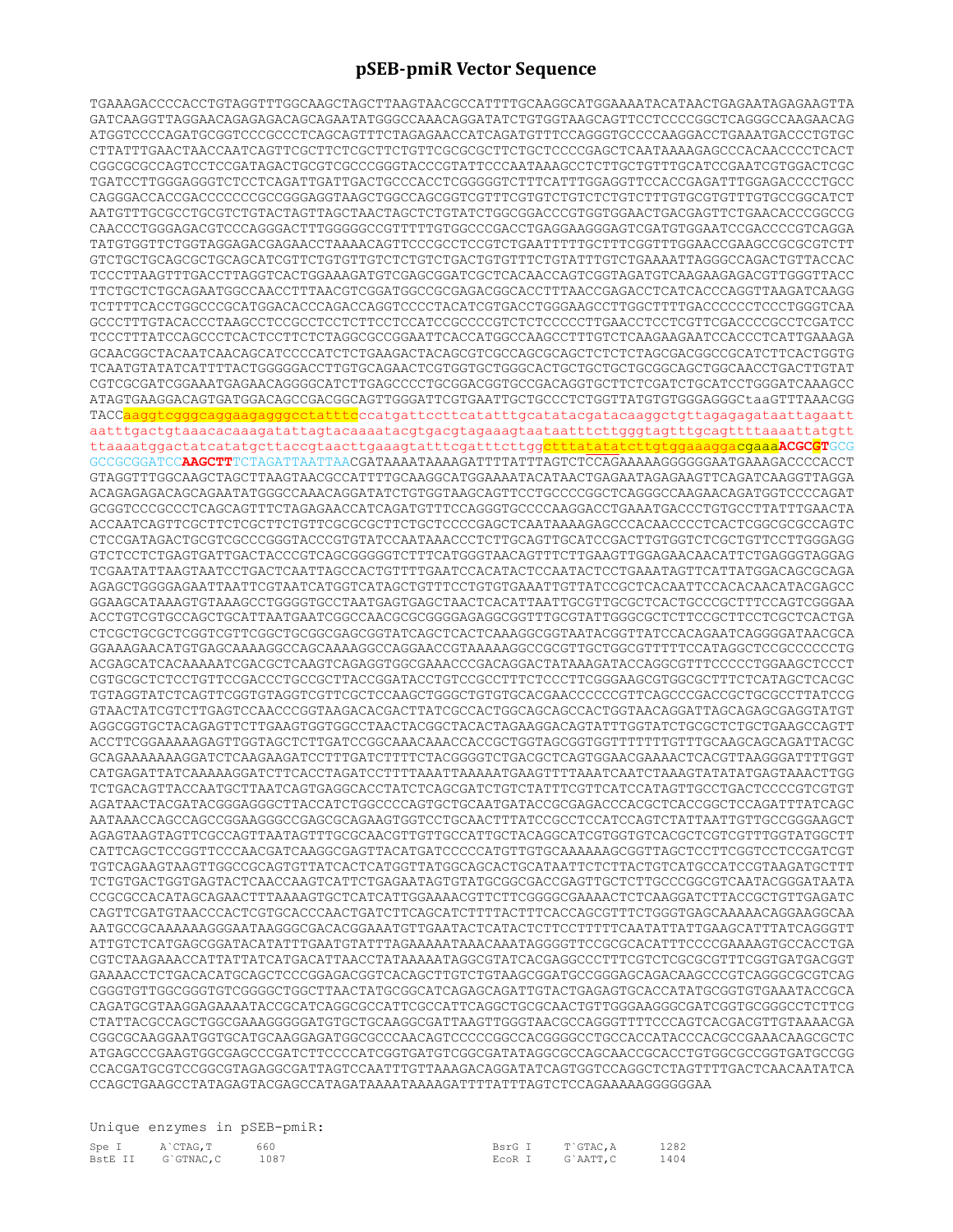| Nco I<br>Bbv II    | $C$ $CATG$ , $G$<br>GAAGAC 7/11                | 1411<br>1497    |                    |                      | Bcn I            | $(14)$ 164<br>724          | 399<br>2335  | 400<br>2570  | 571<br>2571  |
|--------------------|------------------------------------------------|-----------------|--------------------|----------------------|------------------|----------------------------|--------------|--------------|--------------|
| Bbs I              | GAAGAC 8/12                                    | 1498            |                    |                      |                  | 3575                       | 4271         | 4622         | 5123         |
| Bsg I<br>Nru I     | GTGCAG 22/20<br>TCG   CGA                      | 1600<br>1644    |                    |                      | Bfa I            | 5158<br>(13) 31            | 5509<br>219  | 661          | 673          |
| BsaB I             | GATNN   NNATC                                  | 1711            |                    |                      |                  | 1394                       | 1522         | 2113         | 2200         |
| Pme I              | CTTT   AAAC                                    | 1815            |                    |                      |                  | 2390                       | 3689         | 3942         | 4277         |
| BsaA I             | YAC   GTR                                      | 1950            |                    |                      |                  | 5712                       |              |              |              |
| Mlu I              | A CGCG, T                                      | 2086            |                    |                      | Bgl I            | 4207<br>(2)                | 5325         |              |              |
| Not I<br>Sac II    | GC `GGCC, GC<br>$CC, GC$ GC                    | 2093<br>2099    |                    |                      | Bpm I<br>Bsa I   | 2137<br>(3)<br>476<br>(6)  | 4157<br>530  | 5775<br>1149 | 2625         |
| BamH I             | $G$ $GATC$ , $C$                               | 2100            |                    |                      |                  | 2646                       | 4148         |              |              |
| HinD III           | A`AGCT, T                                      | 2106            |                    |                      | BsaA I           | (1)<br>1950                |              |              |              |
| Sca I              | AGT   ACT                                      | 4567            |                    |                      | BsaB I           | 1711<br>(1)                |              |              |              |
| Sph I              | $G$ , CAT $G$ $C$                              | 5482            |                    |                      | BsaH I           | (8)<br>742                 | 1398         | 4624         | 5006         |
|                    | Number of enzymes = $19$                       |                 |                    |                      |                  | 5310<br>(32) 161           | 5493<br>240  | 5607<br>250  | 5628<br>397  |
|                    | The following enzymes do not cut in pSEB-pmiR: |                 |                    |                      | BsaJ I           | 461                        | 497          | 546          | 547          |
|                    |                                                |                 |                    |                      |                  | 694                        | 733          | 734          | 746          |
| Acc I              | Age I                                          | Apa I           | Avr II             | Bcl I                |                  | 747                        | 1167         | 1236         | 1245         |
| Bgl II             | Blp I                                          | BsiC I          | BsiW I             | Bsm I                |                  | 1265                       | 1266         | 1411         | 1716         |
| Bsp120 I<br>BstB I | Bsp1286 I<br>BstX I                            | BspM I<br>Cla I | BspM II<br>Dra III | Bst1107 I<br>Eco72 I |                  | 1824<br>2421               | 2096<br>2568 | 2332<br>2631 | 2411<br>2933 |
| Esp I              | Fse I                                          | HinC II         | Hind II            | Hpa I                |                  | 3354                       | 5428         | 5506         | 5512         |
| Mun I              | Nsi I                                          | PaeR7 I         | PflM I             | Pml I                | BsaW I           | 3400<br>(3)                | 3547         | 4378         |              |
| Rsr II             | Sal I                                          | Sfi I           | SnaB I             | Spl I                | BseR I           | 464<br>(4)                 | 1293         | 1332         | 2634         |
| Srf I              | Stu I                                          | Xca I           | Xcm I              | Xho I                | Bsg I            | 1600<br>(1)                |              |              |              |
|                    |                                                |                 |                    |                      | BsiE I           | $(10)$ 592<br>2096         | 727          | 1532         | 1648         |
|                    | pSEB-pmiR: sites sorted by name:               |                 |                    |                      |                  | 4606                       | 3110<br>5353 | 3534         | 4457         |
| Aat II             | (2)<br>745                                     | 5009            |                    |                      | BsiHKA I         | 338<br>(6)                 | 2509         | 3512         | 4673         |
| Acc65 I            | 401<br>(3)                                     | 1820            | 2572               |                      |                  | 4758                       | 5255         |              |              |
| Aci I              | $(58)$ 197                                     | 203             | 566                | 588                  | BsmA I           | $(21)$ 107                 | 475          | 531          | 609          |
|                    | 688<br>1042                                    | 727<br>1133     | 860                | 901                  |                  | 734<br>1132                | 832          | 949          | 1073<br>1431 |
|                    | 1317                                           | 1355            | 1199<br>1532       | 1298<br>1614         |                  | 2154                       | 1150<br>2277 | 1328<br>2624 | 2645         |
|                    | 1681                                           | 2092            | 2096               | 2098                 |                  | 4149                       | 4923         | 5076         | 5120         |
|                    | 2368                                           | 2374            | 2670               | 2884                 |                  | 5792                       |              |              |              |
|                    | 2987                                           | 3043            | 3053               | 3077                 | BsmB I           | (7)<br>733                 | 831          | 1072         | 1131         |
|                    | 3120                                           | 3127            | 3148               | 3239                 |                  | 1329                       | 5077         | 5119         |              |
|                    | 3267<br>3644                                   | 3394<br>3779    | 3413<br>3788       | 3534<br>4150         | BsmF I           | $(10)$ 172<br>764          | 185<br>1205  | 564<br>1585  | 729<br>2343  |
|                    | 4241                                           | 4432            | 4478               | 4599                 |                  | 2356                       | 5488         |              |              |
|                    | 4643                                           | 4720            | 4829               | 4928                 | BsoF I           | $(36)$ 727                 | 901          | 917          | 920          |
|                    | 4975                                           | 5149            | 5188               | 5198                 |                  | 925                        | 928          | 1133         | 1513         |
|                    | 5224                                           | 5262            | 5275               | 5301                 |                  | 1532                       | 1606<br>1618 | 1609<br>1782 | 1612         |
| Afl II             | 5358<br>(3)<br>35                              | 5617<br>1006    | 2204               |                      |                  | 1615<br>2096               | 3019         | 3100         | 2093<br>3118 |
| Afl III            | (2)<br>2086                                    | 3194            |                    |                      |                  | 3121                       | 3239         | 3394         | 3537         |
| Aha II             | 742<br>(8)                                     | 1398            | 4624               | 5006                 |                  | 3602                       | 3605         | 3811         | 4139         |
|                    | 5310                                           | 5493            | 5607               | 5628                 |                  | 4478                       | 4505         | 4600         | 4829         |
| Ahd I              | (4)<br>1020                                    | 2617            | 2663               | 4087                 |                  | 5116                       | 5225         | 5329         | 5402         |
| Alu I              | (28) 30<br>668                                 | 34<br>676       | 336<br>1515        | 580<br>1620          | BspH I<br>Bsr I  | 3914<br>(4)<br>$(16)$ 374  | 4922<br>1030 | 5027<br>1058 | 5551<br>1546 |
|                    | 2108                                           | 2199            | 2203               | 2507                 |                  | 1570                       | 2545         | 2995         | 3601         |
|                    | 2826                                           | 2859            | 2954               | 3018                 |                  | 3614                       | 3728         | 4134         | 4252         |
|                    | 3136                                           | 3362            | 3452               | 3498                 |                  | 4295                       | 4562         | 4734         | 5440         |
|                    | 3755<br>5118                                   | 4276<br>5137    | 4376<br>5382       | 4439<br>5738         | BsrB I<br>BsrD I | 1042<br>(4)<br>4148<br>(2) | 2886<br>4322 | 3127         | 4928         |
| Alw I              | $(14)$ 453                                     | 1051            | 1357               | 1727                 | BsrG I           | (1)<br>1282                |              |              |              |
|                    | 2096                                           | 2107            | 3756               | 3842                 | BssH II          | 317<br>(4)                 | 368          | 2488         | 2539         |
|                    | 3842                                           | 3939            | 3940               | 4404                 | BssS I           | 1587<br>(4)                | 3367         | 4751         | 5058         |
|                    | 4719                                           | 4725            |                    |                      | BstE II          | (1)<br>1087                |              |              |              |
| AlwN I<br>ApaL I   | 2328<br>(2)<br>3508<br>(3)                     | 3610<br>4754    | 5251               |                      | BstN I           | $(17)$ 241<br>1169         | 548<br>1194  | 735<br>1217  | 748<br>1237  |
| Apo I              | (2)<br>872                                     | 1404            |                    |                      |                  | 1267                       | 1717         | 2412         | 2934         |
| Asc I              | (2)<br>368                                     | 2539            |                    |                      |                  | 3222                       | 3343         | 3356         | 5429         |
| Ase I              | (6)<br>1911                                    | 2118            | 2837               | 2965                 |                  | 5706                       |              |              |              |
|                    | 3024                                           | 4259            |                    |                      | BstU I           | $(22)$ 317                 | 319          | 370          | 903          |
| Asp718<br>Ava I    | 401<br>(3)<br>331<br>(5)                       | 1820<br>397     | 2572<br>498        | 2502                 |                  | 905<br>2098                | 1135<br>2488 | 1644<br>2490 | 2088<br>2541 |
|                    | 2568                                           |                 |                    |                      |                  | 3041                       | 3043         | 3241         | 3822         |
| Ava II             | (13) 186                                       | 199             | 254                | 551                  |                  | 4152                       | 4645         | 4977         | 5077         |
|                    | 690                                            | 1219            | 1572               | 2357                 |                  | 5079                       | 5182         |              |              |
|                    | 2370                                           | 2425            | 4225               | 4447                 | BstY I           | $(7)$ 2100                 | 3835         | 3846         | 3932         |
| BamH I             | 5702<br>$(1)$ 2100                             |                 |                    |                      | Bsu36 I          | 3944<br>(2) 781            | 4712<br>1018 | 4729         |              |
| Ban I              | $(14)$ 244                                     | 401             | 1142               | 1397                 | Cac8 I           | (32) 28                    | 32           | 319          | 370          |
|                    | 1687                                           | 1820            | 2415               | 2572                 |                  | 582                        | 586          | 631          | 650          |
|                    | 2938                                           | 4035            | 5309               | 5492                 |                  | 1199                       | 1508         | 1622         | 2090         |
|                    | 5606                                           | 5627            |                    |                      |                  | 2197                       | 2201         | 2490         | 2541         |
| Ban II             | $(7)$ 338<br>2522                              | 351<br>5559     | 1677<br>5573       | 2509                 |                  | 2987<br>3248               | 3016<br>3808 | 3125<br>4199 | 3211<br>5212 |
| Bbe I              | (5)<br>1401                                    | 5313            | 5496               | 5610                 |                  | 5360                       | 5380         | 5384         | 5480         |
|                    | 5631                                           |                 |                    |                      |                  | 5521                       | 5569         | 5611         | 5641         |
| Bbs I              | 1498<br>(1)                                    |                 |                    |                      | Cfr10 I          | (4) 629                    | 4167         | 5630         | 5639         |
| Bbv I              | (9)<br>931<br>3613                             | 939<br>3616     | 1524<br>3822       | 1629<br>4516         | Csp6 I           | $(9)$ 402                  | 658<br>2573  | 1283         | 1821<br>5242 |
|                    | 5127                                           |                 |                    |                      |                  | 1940<br>5753               |              | 4566         |              |
| Bbv II             | $(1)$ 1497                                     |                 |                    |                      | Dde I            | $(19)$ 75                  | 167          | 208          | 476          |
|                    |                                                |                 |                    |                      |                  |                            |              |              |              |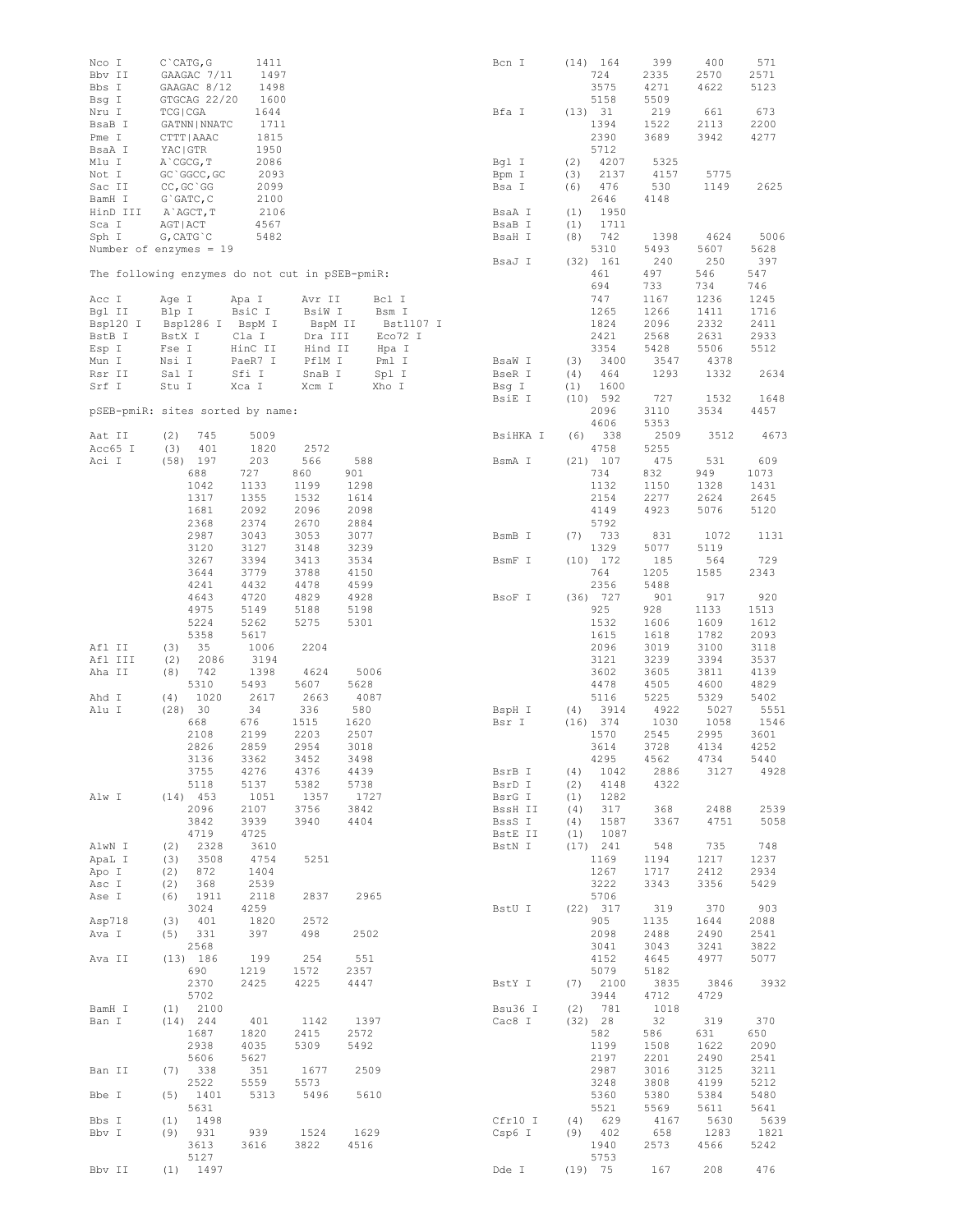|           | 781                    | 1018         | 1290         | 1808         |         |      | 2751               | 2772         | 3029         | 3094         |
|-----------|------------------------|--------------|--------------|--------------|---------|------|--------------------|--------------|--------------|--------------|
|           | 2244                   | 2338         | 2379         | 2648         |         |      | 3169               | 3565         | 4082         | 5720         |
|           | 2719<br>4584           | 3469<br>5010 | 3878<br>5245 | 4044         | HinI I  | (8)  | 742<br>5310        | 1398<br>5493 | 4624<br>5607 | 5006<br>5628 |
| Dpn I     | $(25)$ 94              | 459          | 1046         | 1178         | HinP I  | (36) | 317                | 319          | 368          | 370          |
|           | 1363                   | 1647         | 1708         | 1722         |         |      | 646                | 903          | 922          | 1398         |
|           | 2102                   | 2264         | 3762         | 3837         |         |      | 1510               | 2488         | 2490         | 2539         |
|           | 3848                   | 3856         | 3934         | 3946         |         |      | 2541               | 2816         | 2976         | 3041         |
|           | 4051                   | 4392         | 4410         | 4456         |         |      | 3069               | 3102         | 3372         | 3439         |
|           | 4714                   | 4731         | 4767         | 5352         |         |      | 3539               | 3713         | 3822         | 4215         |
|           | 5576                   |              |              |              |         |      | 4308               | 4645         | 4977         | 5077         |
| DpnII     | $(25)$ 92              | 457          | 1044         | 1176         |         |      | 5180               | 5310         | 5331         | 5464         |
|           | 1361<br>2100           | 1645<br>2262 | 1706<br>3760 | 1720<br>3835 | Hpa II  |      | 5493<br>$(24)$ 163 | 5547<br>398  | 5607<br>569  | 5628<br>630  |
|           | 3846                   | 3854         | 3932         | 3944         |         |      | 723                | 1401         | 2334         | 2569         |
|           | 4049                   | 4390         | 4408         | 4454         |         |      | 2912               | 3401         | 3548         | 3574         |
|           | 4712                   | 4729         | 4765         | 5350         |         |      | 3764               | 4168         | 4202         | 4269         |
|           | 5574                   |              |              |              |         |      | 4379               | 4621         | 5122         | 5156         |
| Dra I     | 1815<br>(6)            | 1992         | 2005         | 3953         |         |      | 5508               | 5631         | 5640         | 5655         |
|           | 3972                   | 4664         |              |              | Hph I   | (13) | 1157               | 1183         | 1401         | 3931         |
| Drd I     | 1500<br>(3)            | 3302         | 5171         |              |         |      | 4158               | 4572         | 4780         | 4813         |
| Dsa I     | 694<br>(4)<br>(11) 582 | 1411<br>724  | 2096<br>1109 | 5512<br>1130 |         |      | 5097<br>5725       | 5106         | 5599         | 5644         |
| Eae I     | 1414                   | 1529         | 2093         | 3033         | Kas I   | (5)  | 1397               | 5309         | 5492         | 5606         |
|           | 4475                   | 5509         | 5641         |              |         |      | 5627               |              |              |              |
| Eag I     | 724<br>(3)             | 1529         | 2093         |              | Kpn I   | (3)  | 405                | 1824         | 2576         |              |
| Ear I     | (7)<br>1070            | 1311         | 1833         | 2816         | Mae I   | (13) | 31                 | 219          | 661          | 673          |
|           | 3078                   | 4882         | 5370         |              |         |      | 1394               | 1522         | 2113         | 2200         |
| Eco47 III | (2)<br>923             | 5548         |              |              |         |      | 2390               | 3689         | 3942         | 4277         |
| Eco57 I   | 1509<br>(4)            | 3741         | 4755         | 5759         |         |      | 5712               |              |              |              |
| EcoN I    | (2)<br>784             | 1392         |              |              | Mae II  |      | $(10)$ 742         | 1081         | 1122         | 1949         |
| Eco0109 I | 254<br>(7)<br>2425     | 1219<br>5063 | 1572         | 1843         |         |      | 1954<br>5006       | 3897<br>5448 | 4313         | 4686         |
| EcoR I    | 1404<br>(1)            |              | 5517         |              | Mae III |      | $(20)$ 39          | 994          | 1022         | 1087         |
| EcoR II   | 239<br>(17)            | 546          | 733          | 746          |         |      | 1231               | 1950         | 2029         | 2208         |
|           | 1167                   | 1192         | 1215         | 1235         |         |      | 2686               | 3550         | 3613         | 3729         |
|           | 1265                   | 1715         | 2410         | 2932         |         |      | 4012               | 4343         | 4401         | 4554         |
|           | 3220                   | 3341         | 3354         | 5427         |         |      | 4742               | 5130         | 5421         | 5441         |
|           | 5704                   |              |              |              | Mbo I   | (25) | 92                 | 457          | 1044         | 1176         |
| EcoR V    | 140<br>(3)             | 2310         | 5695         |              |         |      | 1361               | 1645         | 1706         | 1720         |
| Ehe I     | (5)<br>1399            | 5311         | 5494         | 5608         |         |      | 2100               | 2262         | 3760         | 3835         |
| Fnu4H I   | 5629<br>$(36)$ 727     | 901          | 917          | 920          |         |      | 3846<br>4049       | 3854<br>4390 | 3932<br>4408 | 3944<br>4454 |
|           | 925                    | 928          | 1133         | 1513         |         |      | 4712               | 4729         | 4765         | 5350         |
|           | 1532                   | 1606         | 1609         | 1612         |         |      | 5574               |              |              |              |
|           | 1615                   | 1618         | 1782         | 2093         | Mbo II  |      | (15) 1086          | 1299         | 1445         | 1502         |
|           | 2096                   | 3019         | 3100         | 3118         |         |      | 1530               | 1849         | 2832         | 3066         |
|           | 3121                   | 3239         | 3394         | 3537         |         |      | 3855               | 3928         | 4683         | 4761         |
|           | 3602                   | 3605         | 3811         | 4139         |         |      | 4870               | 5358         | 5570         |              |
|           | 4478                   | 4505         | 4600         | 4829         | Mlu I   | (1)  | 2086               |              |              |              |
|           | 5116                   | 5225         | 5329         | 5402         | Mme I   | (6)  | 829                | 1106         | 2633         | 2685         |
| Fok I     | $(11)$ 423<br>1699     | 1140<br>2593 | 1300<br>4053 | 1464<br>4234 | Mnl I   | (47) | 3408<br>167        | 3592<br>216  | 368          | 387          |
|           | 4521                   | 5164         | 5408         |              |         |      | 432                | 460          | 484          | 506          |
| Fsp I     | 4309<br>(2)            | 5332         |              |              |         |      | 510                | 566          | 776          | 872          |
| Gdi II    | 723<br>(11)            | 725          | 1129         | 1528         |         |      | 1168               | 1271         | 1304         | 1310         |
|           | 1530                   | 2092         | 2094         | 3034         |         |      | 1313               | 1319         | 1349         | 1352         |
|           | 4474                   | 5510         | 5642         |              |         |      | 1367               | 1374         | 1390         | 1454         |
| Gsu I     | 2138<br>(3)            | 4158         | 5776         |              |         |      | 1795               | 1796         | 1834         | 2387         |
| Hae I     | 584<br>(6)             | 1111         | 1416         | 3209         |         |      | 2539               | 2558         | 2603         | 2630         |
|           | 3220<br>925<br>(9)     | 3672<br>1401 | 3072         | 3442         |         |      | 2654<br>3302       | 2714<br>3375 | 3043<br>3626 | 3092<br>4026 |
| Hae II    | 5313                   | 5496         | 5550         | 5610         |         |      | 4107               | 4253         | 4459         | 5054         |
|           | 5631                   |              |              |              |         |      | 5112               | 5372         | 5656         |              |
| Hae III   | $(29)$ 129             | 173          | 584          | 726          | Msc I   |      | $(3)$ 584          | 1111         | 1416         |              |
|           | 762                    | 774          | 987          | 1111         | Mse I   |      | (28) 36            | 1007         | 1119         | 1149         |
|           | 1132                   | 1197         | 1416         | 1531         |         |      | 1173               | 1814         | 1911         | 1991         |
|           | 1845                   | 2095         | 2299         | 2344         |         |      | 2004               | 2118         | 2122         | 2205         |
|           | 3035                   | 3209         | 3220         | 3238         |         |      | 2739               | 2837         | 2965         | 3024         |
|           | 3672<br>5064           | 4130         | 4210         | 4477<br>5519 |         |      | 3900<br>4024       | 3952<br>4259 | 3957<br>4298 | 3971<br>4663 |
|           | 5643                   | 5362         | 5511         |              |         |      | 5035               | 5216         | 5413         | 5683         |
| Hqa I     | (10) 381               | 642          | 895          | 1491         | Msl I   |      | $(2)$ 4339         | 4498         |              |              |
|           | 2552                   | 3304         | 3882         | 4614         | Msp I   |      | $(24)$ 163         | 398          | 569          | 630          |
|           | 5172                   | 5641         |              |              |         |      | 723                | 1401         | 2334         | 2569         |
| HgiA I    | (6)<br>338             | 2509         | 3512         | 4673         |         |      | 2912               | 3401         | 3548         | 3574         |
|           | 4758                   | 5255         |              |              |         |      | 3764               | 4168         | 4202         | 4269         |
| HqiE II   | 3773<br>(2)            | 5253         |              |              |         |      | 4379               | 4621         | 5122         | 5156         |
| Hha I     | (36) 319               | 321          | 370          | 372          |         |      | 5508               | 5631         | 5640         | 5655         |
|           | 648<br>1512            | 905<br>2490  | 924<br>2492  | 1400<br>2541 | MspA1 I |      | (11) 588<br>3018   | 1620<br>3536 | 2098<br>3781 | 2670<br>4722 |
|           | 2543                   | 2818         | 2978         | 3043         |         |      | 5188               | 5382         | 5738         |              |
|           | 3071                   | 3104         | 3374         | 3441         | Nae I   |      | $(2)$ 631          | 5641         |              |              |
|           | 3541                   | 3715         | 3824         | 4217         | Nar I   |      | $(5)$ 1398         | 5310         | 5493         | 5607         |
|           | 4310                   | 4647         | 4979         | 5079         |         |      | 5628               |              |              |              |
|           | 5182                   | 5312         | 5333         | 5466         | Nci I   |      | $(14)$ 163         | 398          | 399          | 570          |
|           | 5495                   | 5549         | 5609         | 5630         |         |      | 723                | 2334         | 2569         | 2570         |
| HinD III  | $(1)$ 2106             |              |              |              |         |      | 3574               | 4270         | 4621         | 5122         |
| Hinf I    | $(16)$ 442<br>1437     | 450<br>1769  | 791<br>1858  | 802<br>2729  | Nco I   |      | 5157<br>$(1)$ 1411 | 5508         |              |              |
|           |                        |              |              |              |         |      |                    |              |              |              |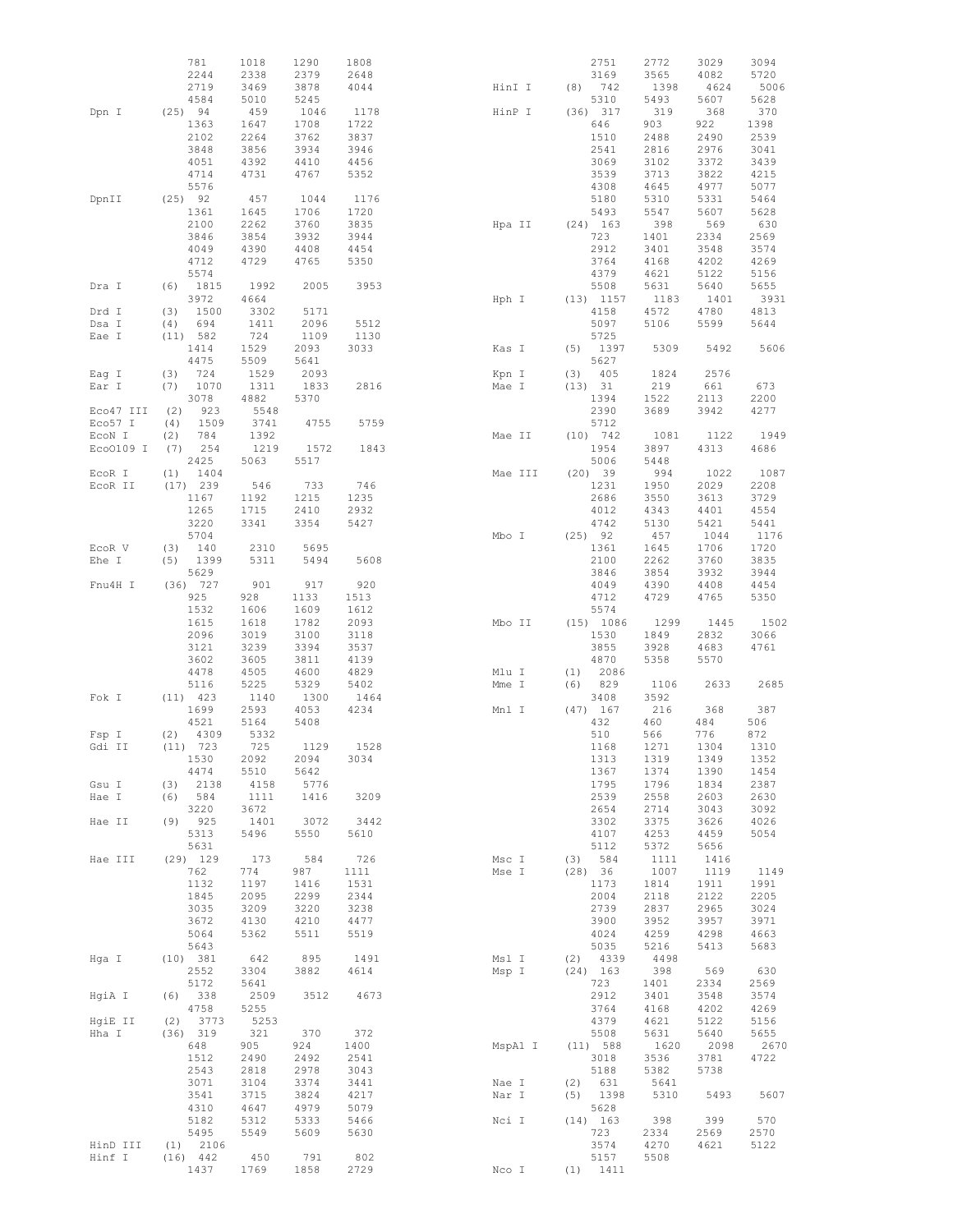| Nde I<br>NgoM I      | (2)<br>2019<br>(2)<br>629  | 5258<br>5639 |              |              |
|----------------------|----------------------------|--------------|--------------|--------------|
| Nhe I                | (2)<br>30                  | 2199         |              |              |
| Nla III              | (18) 62<br>2231            | 1205<br>2685 | 1415<br>2852 | 1858<br>3198 |
|                      | 3918                       | 4409         | 4419         | 4497         |
|                      | 4533<br>5482               | 4926<br>5555 | 5031         | 5115         |
| Nla IV               | (33) 188                   | 201          | 246          | 403          |
|                      | 521                        | 552          | 692          | 761          |
|                      | 893<br>1573                | 1144<br>1689 | 1221<br>1822 | 1399<br>2102 |
|                      | 2359                       | 2372         | 2417         | 2574         |
|                      | 2940<br>4131               | 3226<br>4172 | 3265<br>4383 | 4037<br>4973 |
|                      | 5311                       | 5494         | 5518         | 5608         |
| Not I                | 5629<br>2093<br>(1)        |              |              |              |
| Nru I                | (1)<br>1644                |              |              |              |
| Nsp7524 I<br>NspB II | (3)<br>3194<br>(11) 588    | 5111<br>1620 | 5478<br>2098 | 2670         |
|                      | 3018                       | 3536         | 3781         | 4722         |
| NspH I               | 5188<br>3198<br>(3)        | 5382<br>5115 | 5738<br>5482 |              |
| Pal I                | $(29)$ 129                 | 173          | 584          | 726          |
|                      | 762<br>1132                | 774<br>1197  | 987<br>1416  | 1111<br>1531 |
|                      | 1845                       | 2095         | 2299         | 2344         |
|                      | 3035<br>3672               | 3209<br>4130 | 3220<br>4210 | 3238<br>4477 |
|                      | 5064                       | 5362         | 5511         | 5519         |
| Ple I                | 5643<br>799<br>(3)         | 2737         | 3573         |              |
| Pme I<br>PpuM I      | 1815<br>(1)<br>254<br>(4)  | 1219         | 1572         | 2425         |
| Psp1406 I            | 4313<br>(2)                | 4686         |              |              |
| PspA I<br>Pst I      | 397<br>(2)<br>(3)<br>921   | 2568<br>929  | 1105         |              |
| Pvu I                | 1648<br>(3)                | 4457         | 5353         |              |
| Pvu II<br>Rsa I      | 1620<br>(4)<br>(9)<br>403  | 3018<br>659  | 5382<br>1284 | 5738<br>1822 |
|                      | 1941                       | 2574         | 4567         | 5243         |
| Sac I                | 5754<br>338<br>(2)         | 2509         |              |              |
| Sac II               | 2099<br>(1)<br>$(2)$ 2816  | 3078         |              |              |
| Sap I<br>Sau3A I     | $(25)$ 92                  | 457          | 1044         | 1176         |
|                      | 1361<br>2100               | 1645         | 1706         | 1720<br>3835 |
|                      | 3846                       | 2262<br>3854 | 3760<br>3932 | 3944         |
|                      | 4049<br>4712               | 4390<br>4729 | 4408<br>4765 | 4454<br>5350 |
|                      | 5574                       |              |              |              |
| Sau96 I              | $(27)$ 127<br>254          | 171<br>551   | 186<br>690   | 199<br>760   |
|                      | 773                        | 985          | 1196         | 1219         |
|                      | 1572<br>2357               | 1843<br>2370 | 2297<br>2425 | 2342<br>4129 |
|                      | 4208                       | 4225         | 4447         | 5063         |
| Sca I                | 5360<br>$(1)$ 4567         | 5517         | 5702         |              |
| ScrF I               | $(31)$ 163                 | 241          | 398          | 399          |
|                      | 548<br>748                 | 570<br>1169  | 723<br>1194  | 735<br>1217  |
|                      | 1237                       | 1267         | 1717         | 2334         |
|                      | 2412<br>3222               | 2569<br>3343 | 2570<br>3356 | 2934<br>3574 |
|                      | 4270                       | 4621         | 5122         | 5157         |
| Sec I                | 5429<br>$(32)$ 161         | 5508<br>240  | 5706<br>250  | 397          |
|                      | 461                        | 497          | 546          | 547          |
|                      | 694<br>747                 | 733<br>1167  | 734<br>1236  | 746<br>1245  |
|                      | 1265                       | 1266         | 1411         | 1716         |
|                      | 1824<br>2421               | 2096<br>2568 | 2332<br>2631 | 2411<br>2933 |
|                      | 3354                       | 5428         | 5506         | 5512         |
| SfaN I               | $(20)$ 185<br>1485         | 444<br>1542  | 641<br>1674  | 938<br>1720  |
|                      | 2356                       | 2614         | 3290         | 4342         |
|                      | 4535<br>5273               | 4782<br>5311 | 5143<br>5627 | 5235<br>5639 |
| Sfc I                | (10) 15                    | 917          | 925          | 1101         |
|                      | 1496<br>4328               | 2184<br>5746 | 3459         | 3650         |
| Sma I                | 399<br>(2)                 | 2570         |              |              |
| Spe I                | (1)<br>660                 |              |              |              |
| Sph I<br>Ssp I       | (1)<br>5482<br>(2)<br>2737 | 4891         |              |              |
| Sty I                | (7)<br>250                 | 461          | 1245         | 1411         |

| Taq I                       | 1824<br>794<br>(9)<br>1705      | 2421<br>2046                  | 2631<br>1038<br>2732    | 1349<br>1360<br>3294                 |                        |
|-----------------------------|---------------------------------|-------------------------------|-------------------------|--------------------------------------|------------------------|
| Tfi I                       | 4738<br>442<br>(8)              |                               | 802                     | 1437<br>1769                         |                        |
| Tsp45 I                     | 1858<br>1022<br>(7)             | 2772                          | 3029<br>1231            | 3169<br>1950<br>4343                 |                        |
|                             | 4554                            | 5130                          | 5441                    |                                      |                        |
| Tth111<br>I<br>Tth111<br>II | (4)<br>390<br>146<br>(8)        |                               | 811<br>422              | 1217<br>2561<br>613<br>632           |                        |
| Vsp I                       | 2316<br>1911<br>(6)             | 3783                          | 3792<br>2118            | 3822<br>2837<br>2965                 |                        |
|                             | 3024                            | 4259                          |                         |                                      |                        |
| I<br>Xba                    | 218<br>(3)                      |                               | 2112                    | 2389                                 |                        |
| Xho II                      | 2100<br>(7)<br>3944             | 4712                          | 3835<br>4729            | 3846<br>3932                         |                        |
| Ι<br>Xma                    | 397<br>(2)                      |                               | 2568                    |                                      |                        |
| Xma III<br>Xmn I            | 724<br>(3)<br>2800              |                               | 1529<br>2838            | 2093<br>4686                         |                        |
|                             | (3)<br>Site usage in pSEB-pmiR: |                               |                         |                                      |                        |
| Aat II                      | G, ACGT `C                      | 2                             | Acc I                   | GT `MK, AC                           |                        |
| Acc65 I                     | $G$ GTAC, $C$                   | 3                             | Aci I                   | $C$ $^{\circ}$ CG, C                 | 58                     |
| Afl II                      | $C$ `TTAA, G                    | 3                             | Afl III                 | A`CRYG, T                            | 2                      |
| Age I<br>Ahd I              | A`CCGG,T                        | $\overline{4}$                | Aha II<br>Alu I         | GR'CG, YC<br><b>AGICT</b>            | 8<br>28                |
| Alw I                       | GACNN, N`NNGTC<br>GGATC 8/9     | 14                            | AlwN I                  | CAG, NNN `CTG                        | 2                      |
| Apa I                       | G, GGCC `C                      |                               | ApaL I                  | G`TGCA, C                            | 3                      |
| Apo I                       | R`AATT, Y                       | 2                             | Asc I                   | GG`CGCG, CC                          | 2                      |
| Ase I<br>Ava I              | AT`TA, AT<br>C`YCGR, G          | 6<br>5                        | Asp718<br>Ava II        | G`GTAC, C<br>$G$ $GWC$ , $C$         | 3<br>13                |
| Avr II                      | C`CTAG, G                       | $\sim$                        | BamH I                  | G`GATC, C                            | 1                      |
| Ban I                       | G`GYRC, C                       | 14                            | Ban II                  | G, RGCY `C                           | 7                      |
| Bbe I                       | G, GCGC`C                       | 5                             | Bbs I                   | GAAGAC 8/12                          | 1                      |
| Bbv I<br>Bcl I              | GCAGC 13/17<br>T`GATC, A        | 9<br>$\overline{\phantom{0}}$ | Bbv II<br>Bcn I         | GAAGAC 7/11<br>$CC, S$ GG            | 1<br>14                |
| Bfa I                       | $C$ TA, $G$                     | 13                            | Bgl I                   | GCCN, NNN `NGGC                      | 2                      |
| Bgl II                      | A`GATC, T                       | $\frac{1}{2}$                 | Blp I                   | GC `TNA, GC                          |                        |
| Bpm I<br>BsaA I             | CTGGAG 22/20<br>YAC   GTR       | 3<br>1                        | Bsa I<br>BsaB I         | GGTCTC 7/11<br>GATNN   NNATC         | -6<br>1                |
| BsaH I                      | GR CG, YC                       | 8                             | BsaJ I                  | $C$ $CMNG$ , $G$                     | 32                     |
| BsaW I                      | W`CCGG, W                       | 3                             | BseR I                  | GAGGAG 16/14                         | 4                      |
| Bsg I<br>BsiE I             | GTGCAG 22/20                    | $\mathbf{1}$<br>10            | BsiC I<br>BsiHKA I      | TT `CG, AA                           | 6                      |
| BsiW I                      | CG, RY `CG<br>C`GTAC, G         | $\equiv$                      | Bsm I                   | G, WGCW`C<br>GAATG, C 7              | ÷.                     |
| BsmA I                      | GTCTC \/9                       | 21                            | BsmB I                  | CGTCTC 7/11                          | 7                      |
| BsmF I                      | GGGAC 15/19                     | 10                            | BsoF I                  | GC'N, GC                             | 36                     |
| Bsp120 I<br>BspH I          | G`GGCC, C<br>T`CATG, A          | $\equiv$<br>4                 | Bsp1286 I<br>BspM I     | G, DGCH `C<br>ACCTGC 10/14           | ÷                      |
| BspM II                     | T`CCGG, A                       | $\overline{a}$                | Bsr I                   | ACT, GG                              | 16                     |
| BsrB I                      | GAG   CGG                       | 4                             | BsrD I                  | GCAATG, 8                            | 2                      |
| BsrG I<br>BssS I            | T`GTAC, A<br>C`TCGT, G          | 1<br>4                        | BssH II<br>Bst1107<br>T | G`CGCG, C<br><b>GTA   TAC</b>        | 4<br>$\qquad \qquad -$ |
| BstB I                      | TT CG, AA                       | ÷                             | BstE II                 | G`GTNAC, C                           | 1                      |
| BstN I                      | CC W, GG                        | 17                            | BstU I                  | CG   CG                              | 22                     |
| BstX I<br>Bsu36 I           | CCAN, NNNN`NTGG<br>CC `TNA, GG  | $\sim$<br>2                   | BstY I<br>Cac8 I        | R`GATC, Y<br>$GCN$   $NGC$           | - 7<br>32              |
| Cfr10 I                     | R`CCGG, Y                       | 4                             | Cla I                   | AT `CG, AT                           |                        |
| Csp6 I                      | $G$ TA, C                       | 9                             | Dde I                   | $C$ `TNA, G                          | 19                     |
| Dpn I                       | GA   TC<br>TTT   AAA            | 25<br>6                       | DpnII<br>Dra III        | `GATC,<br>CAC, NNN `GTG              | 25                     |
| Dra I<br>Drd I              | GACNN, NN `NNGTC                | $\overline{\mathbf{3}}$       | Dsa I                   | $C$ $CRYG$ , $G$                     | $\overline{4}$         |
| Eae I                       | Y `GGCC, R                      | $11\,$                        | Eag I                   | C`GGCC, G                            | 3                      |
| Ear I<br>Eco57 I            | CTCTTC 7/10<br>CTGAAG 21/19     | 7<br>$-4$                     | Eco47 III               | AGC   GCT<br>CAC   GTG               | $\overline{c}$         |
| ECON I                      | CCTNN `N, NNAGG                 | $\overline{2}$                | Eco72 I                 | ECOO109 I RG'GNC, CY                 | 7                      |
| EcoR I                      | G`AATT, C                       | 1                             | ECOR II                 | CCWGG,                               | 17                     |
| EcoR V                      | GAT   ATC                       | 3<br>$\equiv$                 | Ehe I                   | GGC   GCC                            | 5                      |
| Esp I<br>Fok I              | GC `TNA, GC<br>GGATG 14/18      | 11                            | Fnu4H I<br>Fse I        | GC'N, GC<br>GG, CCGG'CC              | 36                     |
| Fsp I                       | TGC   GCA                       | 2                             | Gdi II                  | `YGGC, CG                            | 11                     |
| Gsu I                       | CTGGAG 21/19                    | 3                             | Hae I                   | <b>WGG</b>   CCW                     | 6                      |
| Hae II<br>Hga I             | R, GCGC `Y<br>GACGC 9/14        | 9<br>10                       | Hae III<br>HgiA I       | GG   CC<br>G, WGCW`C                 | 29<br>6                |
| HgiE II                     | ACCNNNNNNGGT -1/132             |                               | Hha I                   | G, CG, C                             | 36                     |
| HinC II                     | GTY   RAC                       |                               | Hind II                 | GTY   RAC                            |                        |
| HinD III<br>HinI I          | A`AGCT, T<br>GR CG, YC          | $\,1\,$<br>8                  | Hinf I<br>HinP I        | $G$ ANT, $C$<br>$G$ $^{\circ}$ CG, C | 16<br>36               |
| Hpa I                       | GTT   AAC                       |                               | Hpa II                  | $C$ $^{\circ}$ CG, G                 | 24                     |
| Hph I                       | GGTGA 12/11                     | 13                            | Kas I                   | G`GCGC, C                            | 5                      |
| Kpn I                       | $G$ , $G$ TAC $C$               | 3<br>10                       | Mae I                   | $C$ TA, G<br>`GTNAC,                 | 13<br>20               |
| Mae II<br>Mbo I             | A`CG, T<br>`GATC,               | 25                            | Mae III<br>Mbo II       | GAAGA 12/11                          | 15                     |
| Mlu I                       | A`CGCG, T                       | $\mathbf{1}$                  | Mme I                   | TCCRAC 25/23                         | 6                      |
| Mnl I                       | CCTC 10/10                      | 47                            | Msc I                   | TGG   CCA                            | 3                      |
| Mse I<br>Msp I              | T`TA, A<br>$C$ $CG, G$          | 28<br>24                      | Msl I<br>MspA1 I        | CAYNN   NNRTG<br>CMG   CKG           | 2<br>11                |
| Mun I                       | C`AATT, G                       |                               | Nae I                   | $\mathsf{GCC}\mid \mathsf{GCC}$      | 2                      |
| Nar I                       | GG`CG, CC                       | 5                             | Nci I                   | $CC$ `S, GG                          | 14                     |